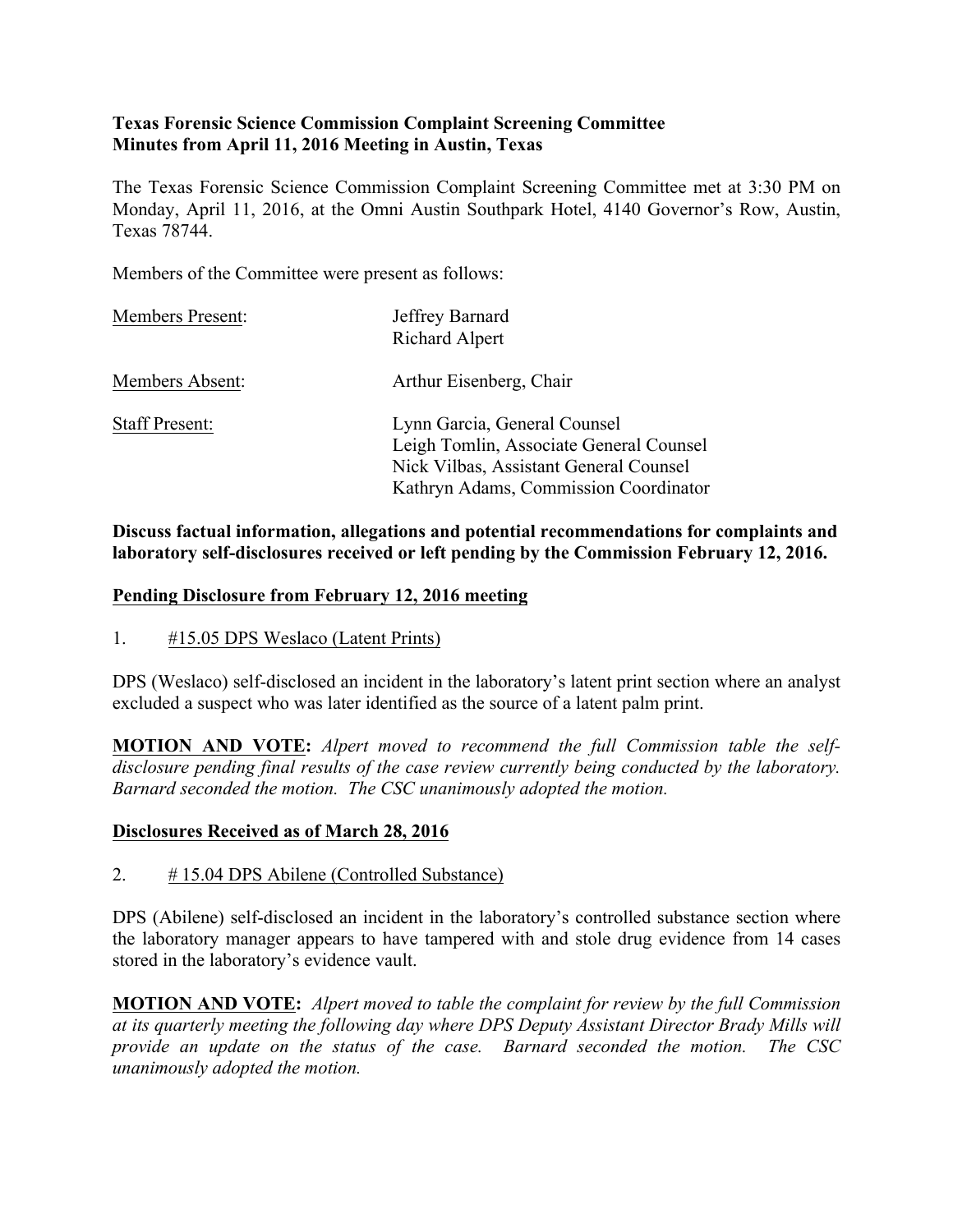## **Complaints Received as of March 28, 2016**

## 3. #16.07 Douthit (SWIFS, Firearms/Toolmarks)

Inmate Shannon Douthit filed this complaint alleging, among other general allegations of police misconduct, that Southwestern Institute of Forensic Science (SWIFS) firearms examiner Allan Jones was unqualified to conduct the testing in his case and the laboratory failed to test certain empty shell casings taken from the crime scene.

Alpert tabled the complaint for discussion by the full Commission the following day.

*Dr. Barnard recused himself from any discussion and deliberation of this complaint, because his laboratory performed the analysis in the case.*

## 4. #16.09 Kujala (Fort Worth Police Department Crime Lab, Firearms/Toolmarks)

Former Fort Worth Police Department Crime Laboratory (FWPDCL) firearms examiner, Victoria Kujala, filed this complaint alleging FWPDCL management tampered with her casework while she was employed with the lab and engaged in unethical behavior in the firearms section of the laboratory.

**MOTION AND VOTE:** *Alpert moved to delay any recommendation pending evaluation of a response received from the laboratory by the full Commission the following day. Barnard seconded the motion. The CSC unanimously adopted the motion.*

#### 5. #16.10 Hayes (McClennan County, Laboratory Unknown, Blood Sugar Test)

Inmate Charles Ray Hayes filed this complaint alleging McClennan County law enforcement officials falsely arrested and convicted him of driving while intoxicated because a blood sugar test given to him after the arrest registered "82." He alleged that and had he been intoxicated at the time the number would have been higher.

**MOTION AND VOTE:** *Alpert moved to recommend the full Commission dismiss the complaint because it fails to allege any negligence or misconduct related to forensic analysis. Barnard seconded the motion. The CSC unanimously adopted the motion.*

## 6. #16.11 Hicks (Child Assessment Center—Houston, Susan Odhiambo, Forensic Interviewer

Inmate Leonard Charles Hicks filed this complaint alleging Child Assessment Center—Houston forensic interviewer Susan Odhiambo failed to follow proper protocol in conducting her interview with the child victim, and the Texas Mental Health Center Rosenberg gave the child drugs and a false diagnosis that led to Hicks' conviction.

**MOTION AND VOTE:** *Alpert moved to recommend the full Commission dismiss the complaint because it fails to allege any negligence or misconduct related to the forensic analyses*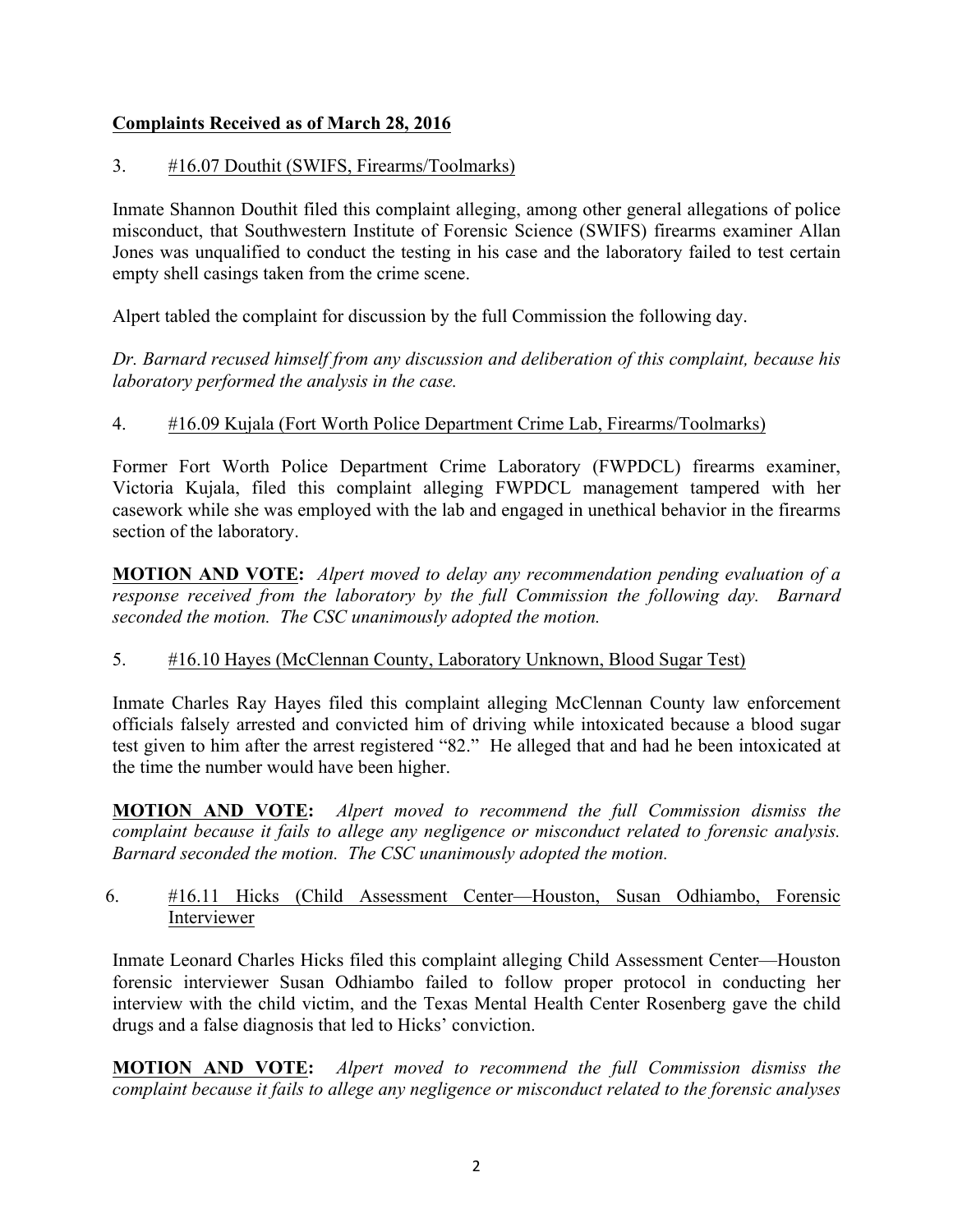*at issue in the case, and because the interviews and other allegations are not subject to the Commission's jurisdiction. Barnard seconded the motion. The CSC unanimously adopted the motion.* 

### 7. #16.12 Anonymous (Houston Forensic Science Center, Toxicology)

Complainant anonymously filed this complaint alleging a Houston Forensic Science Center analyst's error resulted in contamination of one of two vials of blood taken from a defendant with no notice provided to the defendant, and the same incident happened in two other (unidentified) cases where no notification was provided to the defendant or Harris County District Attorney.

Dr. Peter Stout, Chief Operating Officer and Vice President of the Houston Forensic Science Center, gave a presentation to the Committee explaining the details of the allegations in the complaint and the corrective actions taken by the laboratory.

**MOTION AND VOTE:** *Alpert moved to table the complaint for review by the full Commission at its quarterly meeting the following day. Barnard seconded the motion. The CSC unanimously adopted the motion.*

8. #16.13 Adams (Grapevine Police Department, Tarrant County District Attorney's Office and Tarrant County Medical Examiner's Office, Crime Scene Video and Blood Alcohol)

Laura Jenkins, mother of inmate Roy Adams, Jr. who is serving a sentence for manslaughter of a police officer by striking him with his vehicle, filed this complaint alleging Grapevine Police Department edited and/or altered crime scene video from Adams' DWI arrest, and that prosecuting District Attorney Richard Alpert and Tarrant County Medical Examiner Nizam Peerwani purposefully redirected the blood sample from the DPS crime laboratory to the Tarrant County Medical Examiner's Office so they could tamper with the sample to show Adams was intoxicated.

Barnard tabled the complaint for discussion by the full Commissions the following day.

*Alpert recused himself from any discussion and deliberation of this complaint.*

#### 9. #16.13 Lenox (DPS—Garland, Blood Alcohol and Urine Test)

Inmate Robert W. Lenox filed this complaint alleging a DPS trooper and DPS Garland and/or Austin laboratory employees falsified reports confirming Lenox had amphetamines and marihuana in his system at the time of an auto accident that lead to Lenox's conviction for aggravated assault with a deadly weapon.

**MOTION AND VOTE:** *Alpert moved to recommend the full Commission dismiss the complaint because it fails to allege any negligence or misconduct related to the forensic analysis at issue in the case. Barnard seconded the motion. The FSC unanimously adopted the motion.*